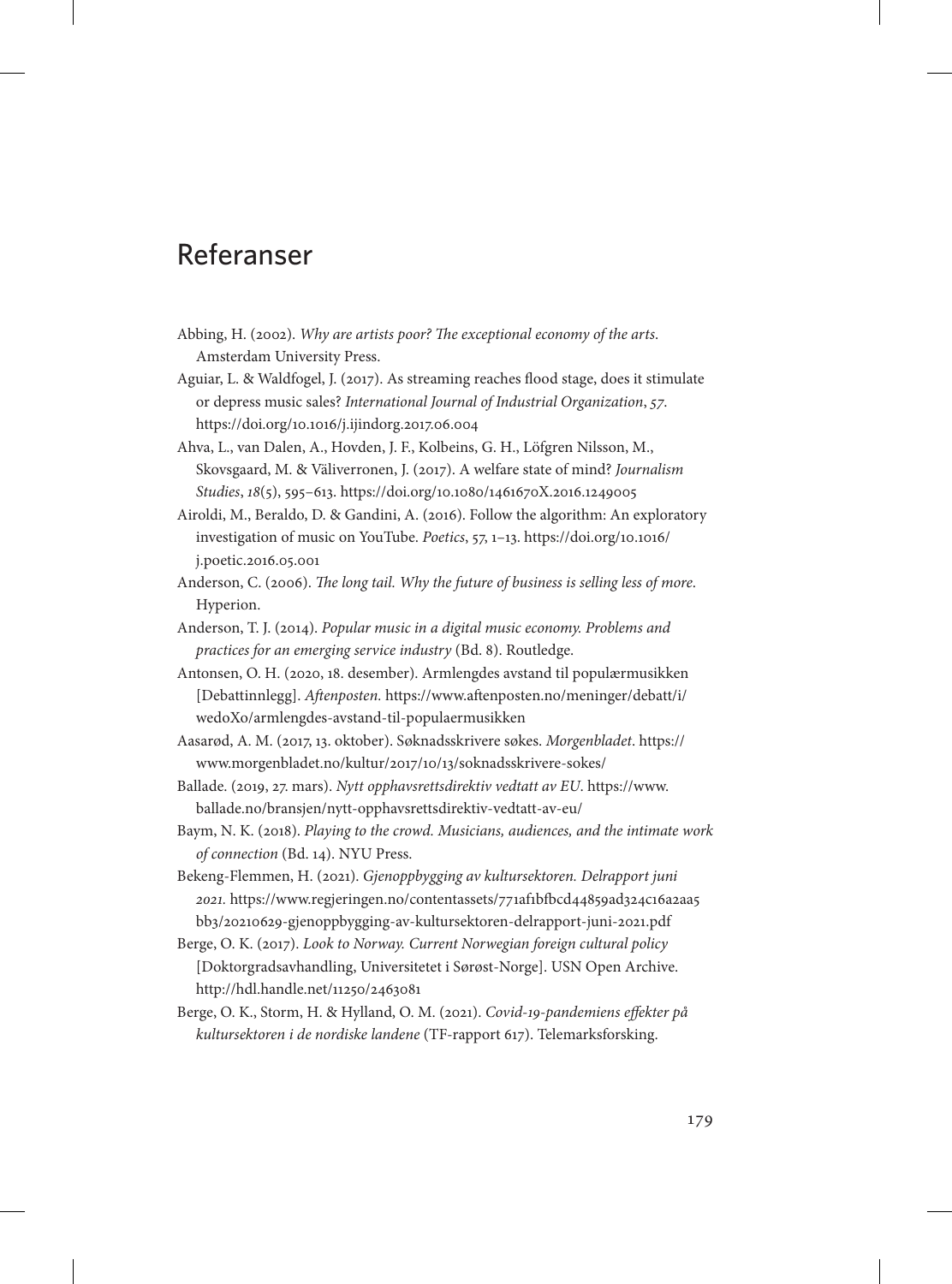## r e f e r a n s e r

- Bille, T., Løyland, K. & Holm, A. (2017). Work for passion or money? Variations in artists' labor supply. *Kyklos*, *70*(3), 347–380. [https://doi.org/https://doi.org/10.1111/](https://doi.org/10.1111/kykl.12141) [kykl.12141](https://doi.org/10.1111/kykl.12141)
- Bjerke, M. (2014). *For få kvinner i baktroppen*. Musikkultur.no. [https://musikkultur.](https://musikkultur.no/nyheter/for-fa-kvinner-i-baktroppen-6.54.108946.137252713b) [no/nyheter/for-fa-kvinner-i-baktroppen-6.54.108946.137252713b](https://musikkultur.no/nyheter/for-fa-kvinner-i-baktroppen-6.54.108946.137252713b)
- Bonini, T. & Gandini, A. (2019). «First week is editorial, second week is algorithmic»: Platform gatekeepers and the platformization of music curation. *Social Media + Society*, *5*(4), 2056305119880006. https://doi.org/10.1177/2056305119880006
- Bourdieu, P. (1993). *The field of cultural production. Essays on art and literature*. Polity Press.
- Bourdieu, P. (2000). *Konstens regler. Det litterära fältets uppkomst och struktur*. Symposion.
- Bourdieu, P. & Wacquant, L. J. D. (1995). *Den kritiske ettertanke. Grunnlag for samfunnsanalyse*. Samlaget.
- Bucher, T. (2012). Want to be on the top? Algorithmic power and the threat of invisibility on Facebook. *New Media & Society*, *14*(7), 1164–1180. [https://doi.org/](https://doi.org/10.1177/1461444812440159) [10.1177/1461444812440159](https://doi.org/10.1177/1461444812440159)

Bucher, T. (2018). *If … then: Algorithmic power and politics*. Oxford University Press.

- Bucher, T. (2019, 20. september). Mennesket som medieinnovasjon [Kronikk]. *Morgenbladet.* [https://www.morgenbladet.no/ideer/kronikk/2019/09/20/](https://www.morgenbladet.no/ideer/kronikk/2019/09/20/mennesket-som-medieinnovasjon/) [mennesket-som-medieinnovasjon/](https://www.morgenbladet.no/ideer/kronikk/2019/09/20/mennesket-som-medieinnovasjon/)
- Burkart, P. & McCourt, T. (2006). *Digital music wars. Ownership and control of the celestial jukebox*. Rowman & Littlefield Publishers.
- Clark, J., Couldry, N., Kosnik, A., Gillespie, T., Jenkins, H., Kelty, C., Papacharissi, Z., Powell, A. & van Dijck, J. (2014). Participations: Dialogues on the participatory promise of contemporary culture and politics. *International Journal of Communication*, (8), 1446–1473.
- Dugstad, K. (2018, 4. desember). *Nordmenn oppdager ny musikk oftest på radio.* Tono. https://www.tono.no/nordmenn-oppdager-ny-musikk-oftest-pa-radio/
- Eidsvold-Tøien, I., Torp, Ø., Theie Gjems, M., Molde, A., Gaustad, T., Sommerstad, H., Espelien, A. & Gran, A.-B. (2019). *Hva nå: Digitaliseringens innvirkning på norsk musikkbransje* (Rapport nr. 1 2019, Bi & Menon Economics). Kulturdepartementet. https://www.regjeringen.no/no/dokumenter/hva-na---digitaliseringensinnvirkning-pa-norsk-musikkbransje/id2627950/
- Elberse, A. (2013). *Blockbusters. Hit-making, risk-taking, and the big business of entertainment*. Henry Holt.
- Enli, G. & Syvertsen, T. (2020). The media welfare state: Why such a concept, what is it used for, does it have a future? *Nordic Journal of Media Studies*, (2), 37–45. https://doi.org/10.2478/njms-2020-0004
- Eriksen, N. (2019, 13. desember). Spotify legger ned i Norge. *Dagbladet.* https:// borsen.dagbladet.no/nyheter/spotify-legger-ned-i-norge/71929465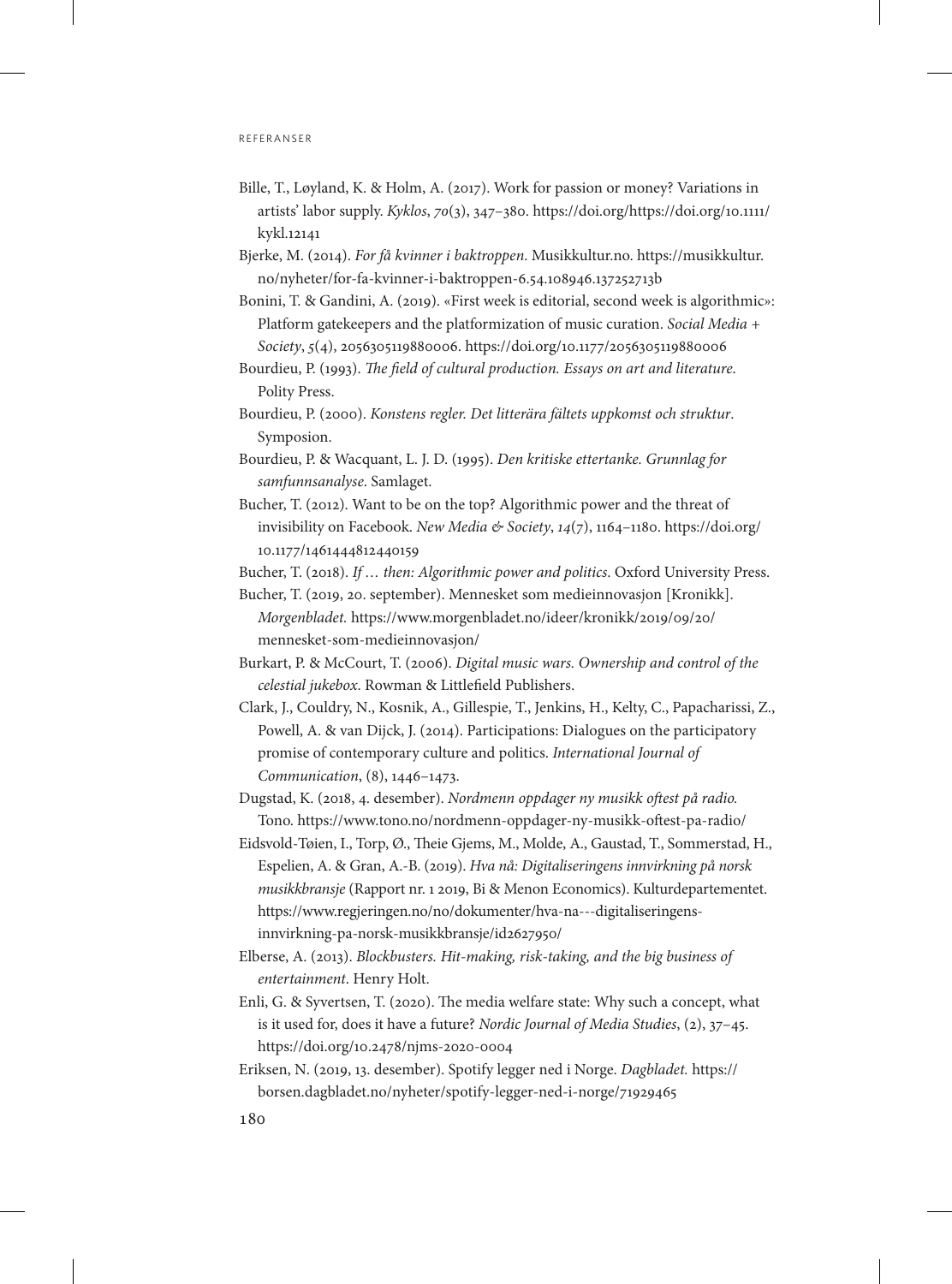- Eriksson, M., Fleischer, R., Johansson, A., Snickars, P. & Vonderau, P. (2019). *Spotify teardown. Inside the black box of streaming music*. MIT Press.
- Esping-Andersen, G. (1999). *Social foundations of postindustrial economies*. Oxford University Press.
- Feenberg, A. (2009). Critical theory of communication technology: Introduction to the special section. *The Information Society*, *25*(2), 77–83. [https://doi.org/10.1080/](https://doi.org/10.1080/01972240802701536) [01972240802701536](https://doi.org/10.1080/01972240802701536)
- Fleicher, R. & Snickars, P. (2017). Discovering Spotify A thematic introduction. *Culture Unbound: Journal of Current Cultural Research*, (9), 130–145. [https://doi.](https://doi.org/10.3384/cu.2000.1525.1792130) [org/10.3384/cu.2000.1525.1792130](https://doi.org/10.3384/cu.2000.1525.1792130)
- Flisbäck, M. & Lindström, S. (2013). Work-family conflict among professional visual artists in Sweden. Gender differences in the influence of parenting and household responsibilities. *Nordisk kulturpolitisk tidsskrift*, (2), 239–267. [https://doi.](https://doi.org/10.18261/ISSN2000-8325-2013-02-05) [org/10.18261/ISSN2000-8325-2013-02-05](https://doi.org/10.18261/ISSN2000-8325-2013-02-05)
- Gillespie, T. (2010). The politics of 'platforms'. *New Media & Society*, *12*, 347–364. https://doi.org/10.1177/1461444809342738
- Gillespie, T., Boczkowski, P. J. & Foot, K. A. (2014). *Media technologies: Essays on communication, materiality, and society*. MIT Press.
- Gjersøe, J. (2012, 3. oktober). *Mer, mer, mer!* NRK P3. https://p3.no/musikk/mermer-mer/
- Gjestad, R. H. (2010, 17. februar). Spår de store plateselskapenes død. *Aftenposten*. https://www.aftenposten.no/kultur/i/7KGov/spaar-de-store-plateselskapenes-doed
- Goldhaber, M. H. (1997). The attention economy and the Net. *First Monday*. https:// doi.org/10.5210/fm.v2i4.519
- Gordon, S. (2014). *What is a music manager? Here's everything you need to know*. Digital Music News. https://www.digitalmusicnews.com/2014/08/28/now-knoweverything-musicmanagers/
- GramArt. (2020). *Årsrapport 2019–2020*. https://indd.adobe.com/view/865418dc-2d63-4672-9898-0f00ae2aa56c
- Gran, A.-B., Torp, Ø. & Gjems, M. T. (2015). *Kreativ næring i Norge 2008–2014* (Rapport 1). BI Centre for Creative Industries. [https://www.bi.no/globalassets/](https://www.bi.no/globalassets/forskning/centre-for-creative-industries/publications/kreativ-naring-i-norge-2008---2014-v2.pdf) [forskning/centre-for-creative-industries/publications/kreativ-naring-i-norge-](https://www.bi.no/globalassets/forskning/centre-for-creative-industries/publications/kreativ-naring-i-norge-2008---2014-v2.pdf)[2008---2014-v2.pdf](https://www.bi.no/globalassets/forskning/centre-for-creative-industries/publications/kreativ-naring-i-norge-2008---2014-v2.pdf)
- Gran, A.-B., Kristensen, L.-B. K., Molde, A., Hagen, A. N. & Booth, P. (2020). *Krise og kreativitet i musikkbransjen – koronapandemien 2020*. BI Centre for Creative Industries. https://www.musikkindustrien.no/media/2250555/krise-og-kreativiteti-musikkbransjen-koronarapport-mir-2020.pdf
- Grant, K. (2016, 27. juni). *Consumer data in the music industry is changing the game: What independents should know*. Medium. [https://medium.com/@KristinGrant/](https://medium.com/@KristinGrant/consumer-data-in-the-music-industry-the-new-paradigm-160b28aa715d) consumer-data-in-the-music-industry-the-new-paradigm-160b28aa715d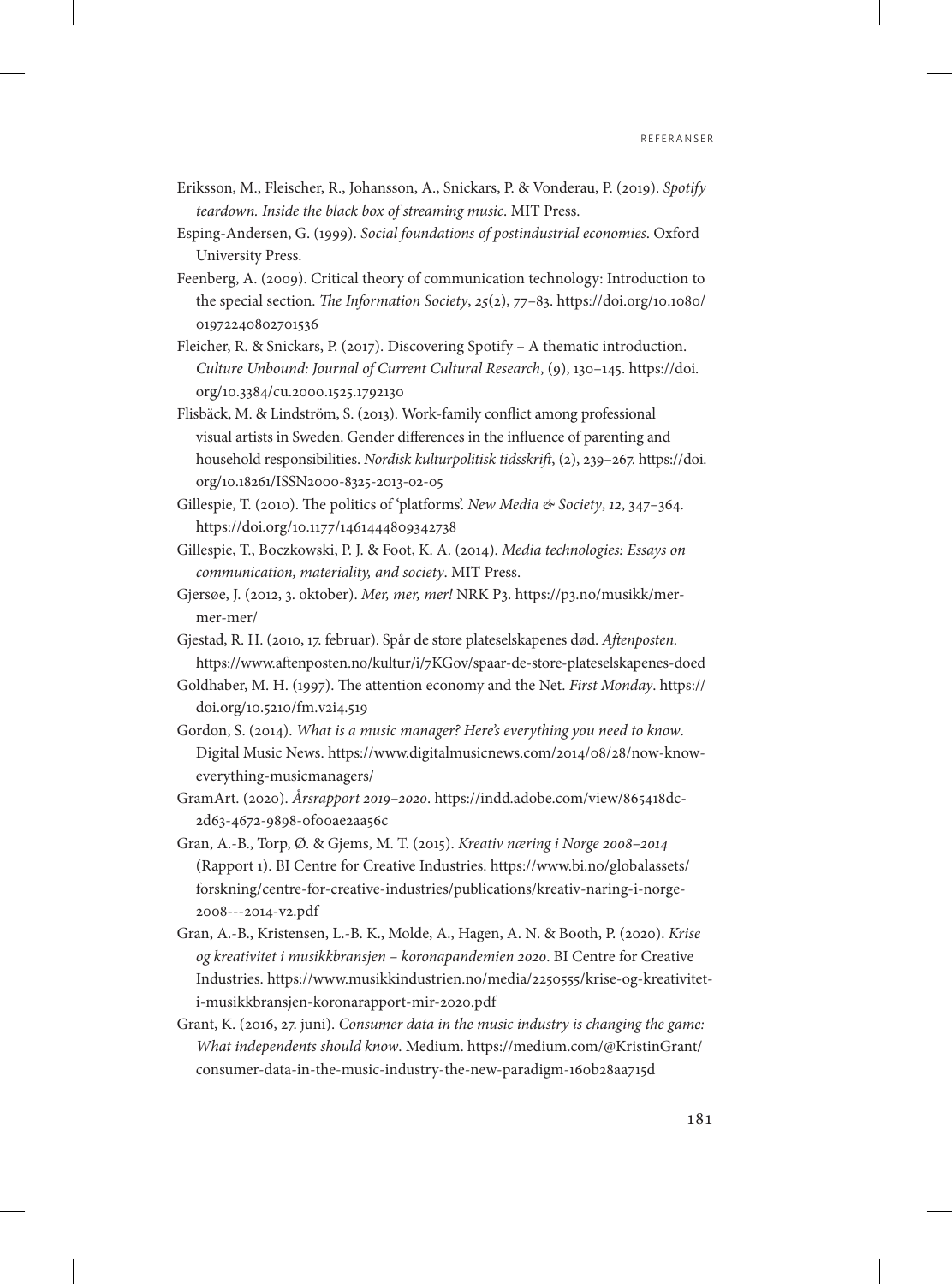- Grünfeld, L., Westberg, N. B., Guldvik, M. K., Stokke, O. M., Scheffer, M., Gaustad, T. & Gran, A.-B. (2020). *Et halvt år med koronakrise i kultursektoren* (Menon-publikasjon nr. 131/2020). Kulturrådet. https://www.kulturradet.no/vispublikasjon/-/et-halvt-ar-med-koronakrise-i-kultursektoren
- Hagen, A. N. (2015). The playlist experience. Personal playlists in music streaming services. *Popular Music and Society*, *38*(5), 625–645. [https://doi.org/10.1080/03007](https://doi.org/10.1080/03007766.2015.1021174) [766.2015.1021174](https://doi.org/10.1080/03007766.2015.1021174)
- Hagen, A. N. (2020). Music in streams: Communicating music in the streaming paradigm. I M. Filimowicz & V. Tzankova (Red.), *Reimagining communication: Experience* (Kap. 15). Routledge. https://doi.org/10.4324/9781351015431
- Hagen, A. N. (2021). Datafication, literacy, and democratization in the music industry. *Popular Music and Society*. [https://doi.org/10.1080/03007766.2021.](https://doi.org/10.1080/03007766.2021.1989558) [1989558](https://doi.org/10.1080/03007766.2021.1989558)
- Hagen, A. N., Heian, M. T., Jacobsen, R. A. & Kleppe, B. R. (2020). *Digital ambivalens. Norsk musikk i internasjonale markeder* (TF-rapport nr. 553). Telemarksforsking. https://www.telemarksforsking.no/publikasjoner/digital-ambivalens/3645/
- Hagen, A. N. & Lüders, M. (2017). Social streaming? Navigating music as personal and social. *Convergence*, *23*(6), 643–659. https://doi.org/10.1177/1354856516673298
- Hallin, D. C. & Mancini, P. (2004). *Comparing media systems. Three models of media and politics*. Cambridge University Press. https://doi.org/10.1017/CBO9780511790867
- Halmrast, H. H., Sjøvold, J. M., Røed, T. S., Slemdal, L. I. & Stampe, P. L. (2020). *Kunst i tall 2019.* Norsk kulturråd.
- Haynes, J. & Marshall, L. (2017). Reluctant entrepreneurs: Musicians and entrepreneurship in the 'new' music industry. *The British Journal of Sociology*, *69*. https://doi.org/10.1111/1468-4446.12286
- Heian, M. T., Løyland, K. & Mangset, P. (2008). *Kunstnernes aktivitet, arbeids- og inntektsforhold, 2006*. Telemarksforskning.
- Heian, M. T. (2018). *Kunstnere i Norge. Ulikhet i inntekt, arbeid og holdninger* [Doktorgradsavhandling, Universitetet i Bergen]. BORA. [https://hdl.handle.](https://hdl.handle.net/1956/17857) [net/1956/17857](https://hdl.handle.net/1956/17857)
- Heian, M. T., Løyland, K. & Kleppe, B. (2015). *Kunstnerundersøkelsen 2013. Kunstnernes inntekter.* Telemarksforsking.
- Heian, M. T., Løyland, K. & Mangset, P. (2008). *Kunstnernes aktivitet, arbeids- og inntektsforhold, 2006*. Telemarksforsking. http://hdl.handle.net/11250/2439569
- Hesmondhalgh, D. (2020). Is music streaming bad for musicians? Problems of evidence and argument. *New Media & Society*. [https://doi.org/10.1177/1461444](https://doi.org/10.1177/1461444820953541) [820953541](https://doi.org/10.1177/1461444820953541)
- Hovden, J. F. & Prytz, Ø. (2018). *Kvalitetsforhandlinger. Kvalitetsbegrepet i samtidens kunst og kultur*. Fagbokforlaget.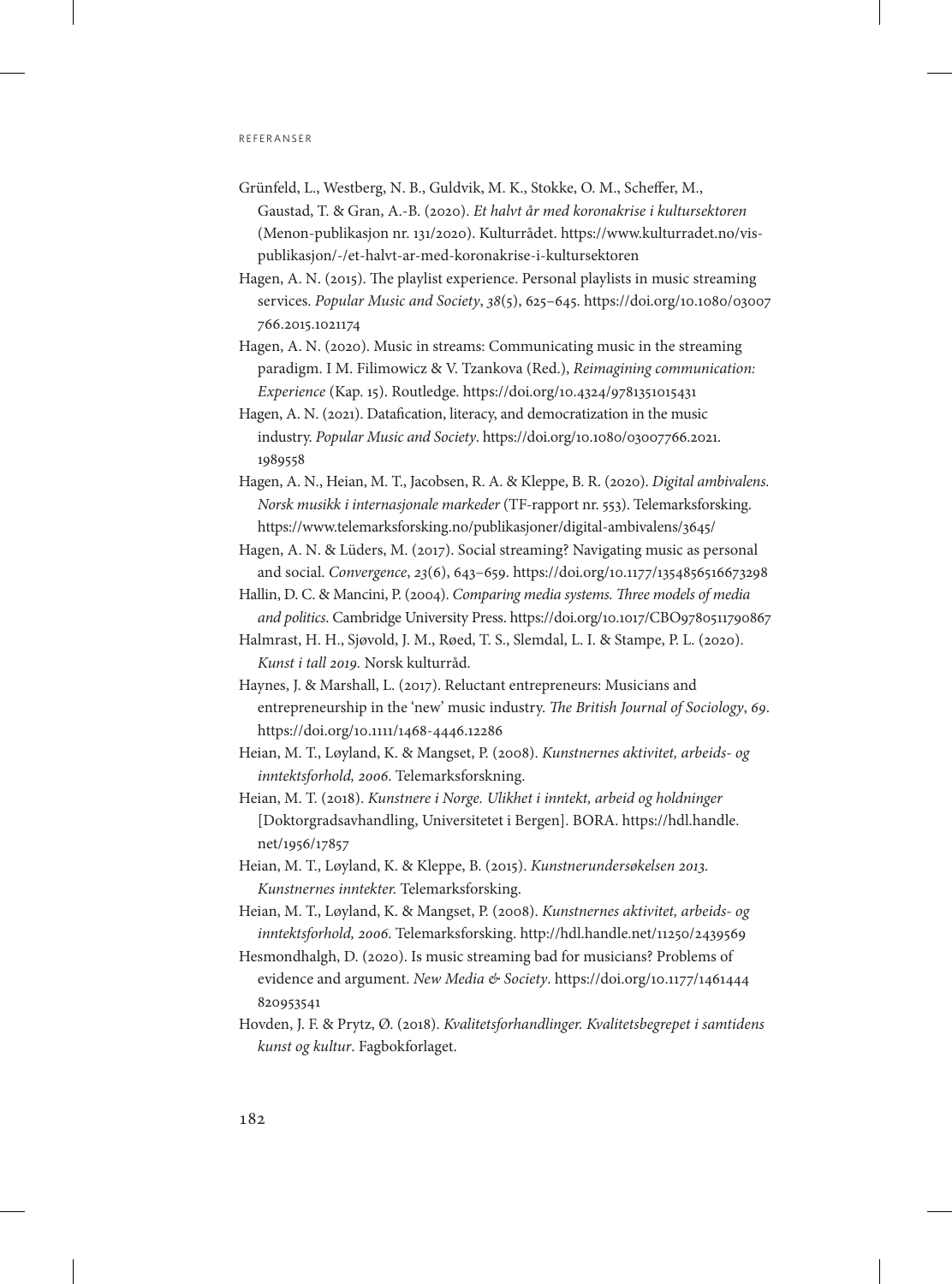- Hylland, O. M. (2020). Digital kulturpolitikk. *Nordisk kulturpolitisk tidsskrift*, *23*(1), 29–47. https://doi.org/10.18261/issn.2000-8325/-2020-01-03
- Hylland, O. M. (2021). *Tales of temporary disruption. Digital adaptations in the first 100 days of cultural covid lockdown* [Under utgivelse].
- Hylland, O. & Stavrum, H. (2018). Musikalsk nasjonsbygging. Ekspansjon og grenseforhandlinger i Norsk kulturråds musikkpolitikk 1965–2015. *Tidsskrift for kulturforskning*, (1), 55–72.
- Håkonsen, L. & Løyland, K. (2009). Ulovlig fildeling av musikk hva bør gjøres når ny teknologi truer opphavsretten? *Samfunnsøkonomen*, *6*.
- Ingham, T. (2021, 24. februar). *Over 60,000 tracks are now uploaded to Spotify every day. That's nearly one per second.* Musicbusinessworldwide.com. [https://www.](https://www.musicbusinessworldwide.com/over-60000-tracks-are-now-uploaded-to-spotifydaily-thats-nearly-one-per-second/) [musicbusinessworldwide.com/over-60000-tracks-are-now-uploaded-to-spotify](https://www.musicbusinessworldwide.com/over-60000-tracks-are-now-uploaded-to-spotifydaily-thats-nearly-one-per-second/)[daily-thats-nearly-one-per-second/](https://www.musicbusinessworldwide.com/over-60000-tracks-are-now-uploaded-to-spotifydaily-thats-nearly-one-per-second/)
- IFPI-Norge. (2021). *Musikkåret 2020*. https://ifpi.no/musikkaret2020/
- IFPI-Norge. (2015). *Det norske musikkmarkedet 2014*. https://www.ballade.no/wpcontent/uploads/2015/01/Arsrapport2014IFPIWeb.pdf
- IFPI. (2019). *Music Listening 2019*. [https://www.ifpi.org/wp-content/uploads/2020/](https://www.ifpi.org/wp-content/uploads/2020/07/Music-Listening-2019-1.pdf) [07/Music-Listening-2019-1.pdf](https://www.ifpi.org/wp-content/uploads/2020/07/Music-Listening-2019-1.pdf)
- Jenkins, H. (2006). *Convergence culture. Where old and new media collide*. NYU Press.
- Johansson, S., Werner, A., Åker, P. & Goldenzwaig, G. (2018). *Streaming music. Practices, media, cultures*. Routledge.
- Karlstrøm, J. (2021, 2. mars). NRK oppfyller ikke sitt musikkmandat [Debattinnlegg]. *Aftenposten.* https://www.aftenposten.no/meninger/debatt/i/oA967R/nrk-oppfyllerikke-sitt-musikkmandat
- Katz, M. (2010). *Capturing sound. How technology has changed music* (Rev. utg.). University of California Press.
- Kiberg, H. (2018). *Algoritmer i spill om oppmerksomhet? En medievitenskapelig studie av musikkanbefalinger i strømmetjenesten Spotify* [Masteroppgave, Universitetet i Oslo]. DUO vitenarkiv. http://urn.nb.no/URN:NBN:no-65778
- Kiberg, H. (2020). Personaliserte anbefalinger og musikalsk mangfold en umulig kombinasjon? *Norsk medietidsskrift*, *27*(3), 1–18. [https://doi.org/10.18261/ISSN.](https://doi.org/10.18261/ISSN.0805-9535-2020-03-03) [0805-9535-2020-03-03](https://doi.org/10.18261/ISSN.0805-9535-2020-03-03)
- Kjus, Y. (2016). Musical exploration via streaming services. The Norwegian experience. *Popular Communication*, *14*, 127–136. https://doi.org/10.1080/15405702.2016.1193183
- Kjus, Y. (2018). *Live and recorded. Music experience in the digital millennium*. Palgrave Macmillan.
- Kjus, Y. (2021a). License to stream? A study of how rights-holders have responded to music streaming services in Norway. *International Journal of Cultural Policy*, 1–13. https://doi.org/10.1080/10286632.2021.1908276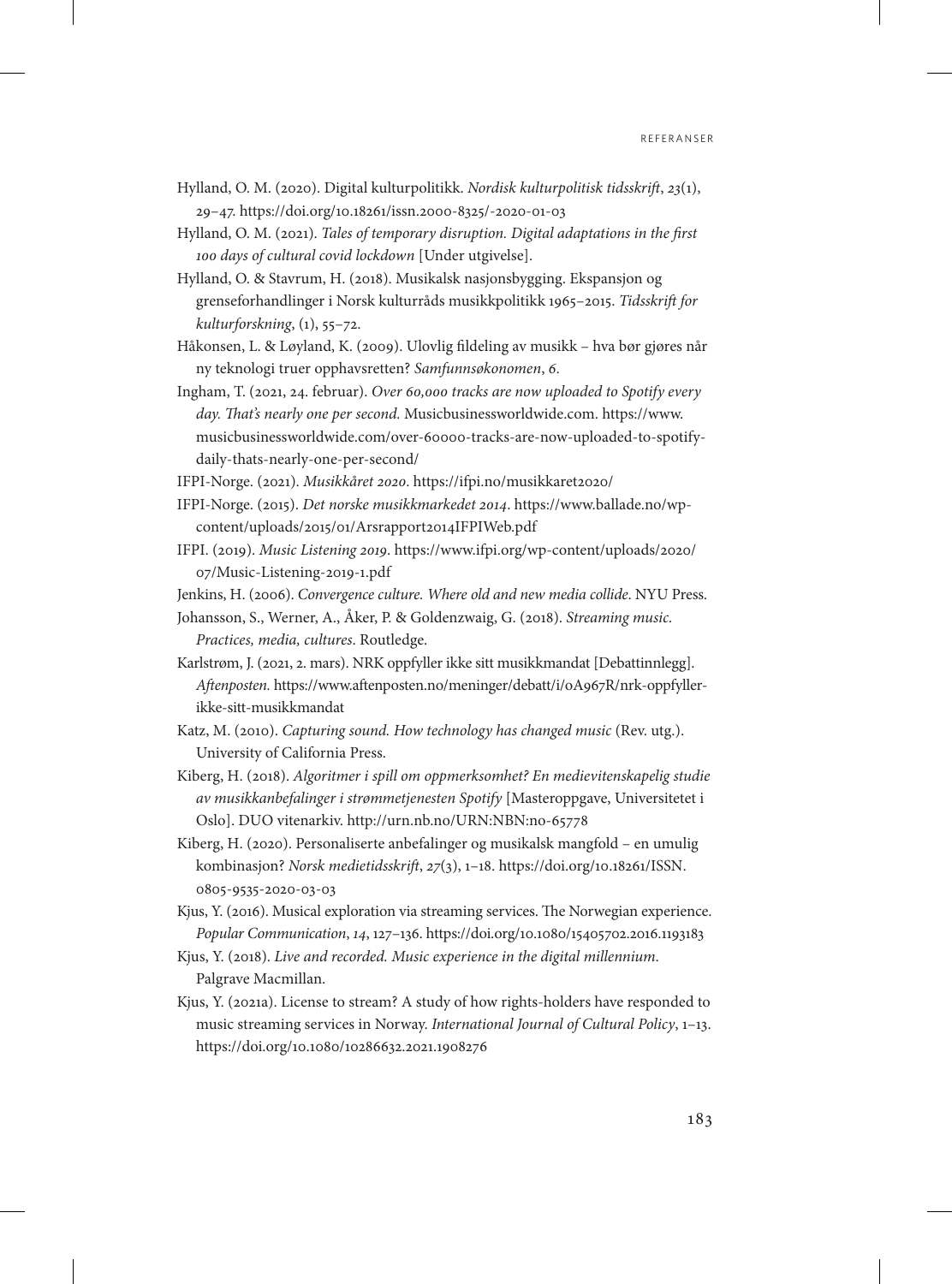- Kjus, Y. (2021b). The use of copyright in digital times. A study of how artists exercise their rights in Norway. *Popular Music and Society*, *44*(3), 241–257. [https://doi.org/](https://doi.org/10.1080/03007766.2019.1698206) [10.1080/03007766.2019.1698206](https://doi.org/10.1080/03007766.2019.1698206)
- Kjus, Y. & Spilker, H. S. (2020). Lyden av digitalisering. Preludium om musikk og medier. *Norsk medietidsskrift*, *27*(3), 1–10. https://doi.org/10.18261/ISSN.0805- 9535-2020-03-01
- Kleppe, B., Berge, O. K. & Hjelmbrekke, S. (2019). *Engasjement og arrangement. Ei bok om konsertar og konsertarrangering.* Fagbokforlaget.
- Krumsvik, A. H., Milan, S., Bhroin, N. N. & Storsul, T. (2018). Making (sense of) media innovations. I M. Deuze & M. Prenger (Red.), *Making media: Production, practices, and professions* (s. 193–205). Amsterdam University Press.
- Kulseth, M. (2021, 31. mars). NRK må slutte å tro at de kan konkurrere med Spotify. *Morgenbladet.* https://www.morgenbladet.no/ideer/kronikk/2021/03/31/nrk-maslutte-a-tro-at-de-kan-konkurrere-med-spotify/
- Kulturrådet. (25. juni, 2021). *Om Kreativt Europa kultur.* [https://www.kulturradet.](https://www.kulturradet.no/eus-kulturprogram/vis-artikkel/-/om-kreativt-europa) [no/eus-kulturprogram/vis-artikkel/-/om-kreativt-europa](https://www.kulturradet.no/eus-kulturprogram/vis-artikkel/-/om-kreativt-europa)
- Livingstone, S. (2004). What is media literacy? *Intermedia*, *32*.
- Lüders, M. (2019). Pushing music. People's continued will to archive versus Spotify's will to make them explore. *European Journal of Cultural Studies*. [https://doi.org/](https://doi.org/10.1177/1367549419862943) [10.1177/1367549419862943](https://doi.org/10.1177/1367549419862943)
- Mangset, P. (2004). *«Mange er kalt, men få er utvalgt». Kunstnerroller i endring*  (TF-rapport 215). Telemarksforsking. http://hdl.handle.net/11250/2439515
- Mangset, P. & Hylland, O. M. (2017). *Kulturpolitikk. Organisering, legitimering og praksis*. Universitetsforlaget.
- Marshall, L. (2015). «Let's keep music special. F—Spotify»: On-demand streaming and the controversy over artist royalties. *Creative Industries Journal*, *8*(2), 177–189. https://doi.org/10.1080/17510694.2015.1096618
- Martinsen, W. (2019). *Rekordåret 2018: TONO omsatte for 707,3 millioner kroner.*  Tono. https://www.tono.no/rekordaret-2018-tono-omsatte-for-7073-mnok/
- Mayer-Schönberger, V. & Cukier, K. (2013). *Big data. A revolution that will transform how we live, work, and think*. Houghton Mifflin Harcourt.
- Meld. St. 8 (2018–2019). *Kulturens kraft. Kulturpolitikk for framtida*. Kulturdepartementet. https://www.regjeringen.no/no/dokumenter/meld. st.-8-20182019/id2620206/
- Menger, P.-M. (2006). Artistic labor markets. Contingent works, excess supply and occupational risk management. I V. A. Ginsburgh & C. D. Throsby (Red.), *Handbook of the economics of art and culture*. Elsevier.
- Messel, J. & Slagstad, R. (2014). *Profesjonshistorier*. Pax.
- Moen, S. N. (2020, 22. januar).  *Mange kan lite om rettigheter og opphavsrett*. Ballade.no. https://www.ballade.no/bransjen/kunnskapsnivaet-om-opphavsrett-lavt/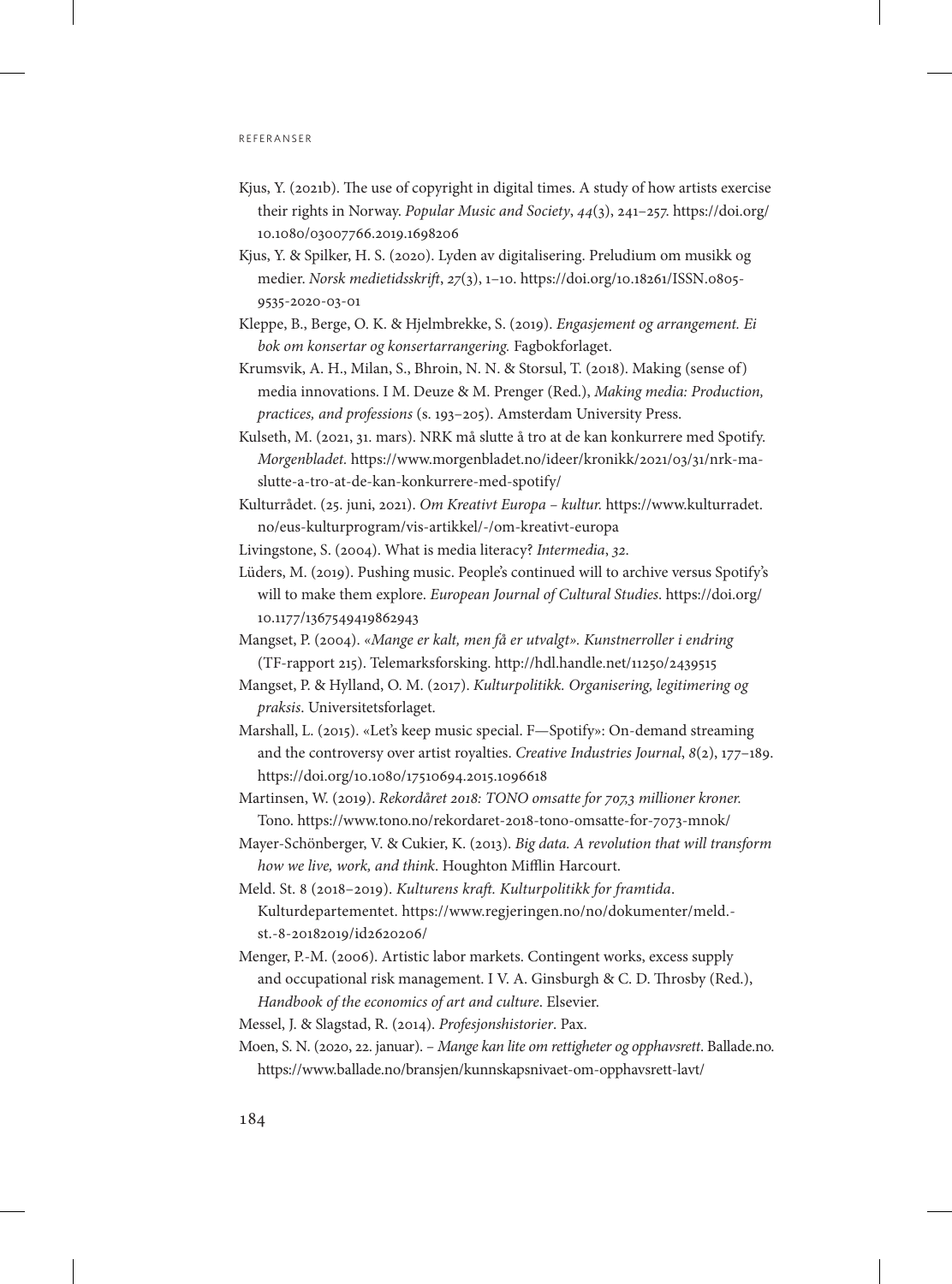Molde, A. (2015, 3. mars). *Plateselskapenes rolle i dag*. Ballade.no. [https://www.](https://www.ballade.no/bransjen/plateselskapenes-rolle-i-dag/) [ballade.no/bransjen/plateselskapenes-rolle-i-dag/](https://www.ballade.no/bransjen/plateselskapenes-rolle-i-dag/)

Molde, A. (2018). *Pop. En historie*. Cappelen Damm.

- Morgan, B. A. (2020). Revenue, access, and engagement via the in-house curated Spotify playlist in Australia. *Popular Communication*, *18*(1), 32–47. [https://doi.org/](https://doi.org/10.1080/15405702.2019.1649678) [10.1080/15405702.2019.1649678](https://doi.org/10.1080/15405702.2019.1649678)
- Morris, J. W. (2014). Artists as entrepreneurs, fans as workers. *Popular Music and Society*, *37*(3), 273–290. https://doi.org/10.1080/03007766.2013.778534
- Mulligan, M. (2020, 6. mai). What is the value of exposure when exposure is all there is? *Midia Research Blog.* https://www.midiaresearch.com/blog/what-is-thevalue-of-exposure-when-exposure-is-all-there-is
- Music Norway. (2020, 22. januar). *Emerging markets muligheter og fremtidsutsikter*. https://musicnorway.no/aktuelt/emerging-markets-muligheter-og-fremtidsutsikter
- Maasø, A. (2014). *User-centric settlement for music streaming*. South by Southwest, Austin, Texas.
- Maasø, A. (2018). Music streaming, festivals, and the eventization of music. *Popular Music and Society*, *41*(2), 154–175. https://doi.org/10.1080/03007766.2016.1231001
- Maasø, A. & Hagen, A. N. (2020). Metrics and decision-making in music streaming. *Popular Communication*, *18*(1), 18–31. https://doi.org/10.1080/15405702.2019.1701675
- Maasø, A. & Spilker, H. S. (2020). The streaming paradox: Untangling the hybrid gatekeeping mechanisms of music streaming [Notat]. IMK, UIO/ISS, NTNU.
- Negus, K. (2019). From creator to data. The post-record music industry and the digital conglomerates. *Media, Culture & Society*, *41*(3), 367–384. [https://doi.](https://doi.org/10.1177/0163443718799395) [org/10.1177/0163443718799395](https://doi.org/10.1177/0163443718799395)
- Ng, W. (2012). Can we teach digital natives digital literacy? *Computers & Education*, *59*(3), 1065–1078. https://doi.org/https://doi.org/10.1016/j.compedu.2012.04.016
- Nieborg, D. B. & Poell, T. (2018). The platformization of cultural production. Theorizing the contingent cultural commodity. *New Media & Society*, *20*(11), 4275–4292. https://doi.org/10.1177/1461444818769694
- Nordgård, D. (2016). Lessons from the world s most advanced market for music streaming services. I P. Wikström & R. DeFillippi (Red.), *Business innovation and disruption in the music industry* (s. 175–190). Edward Elgar Publishing. https:// doi.org/10.4337/9781783478156.00017
- Nordgård, D. (2018). *The music business and digital impacts: Innovations and disruptions in the music industries*. Springer.
- Nordgård, D. (2021). Views from the boundaries. Music streaming revisited. *MedieKultur: Journal of media and communication research*, *37*(70), 32–49. https:// doi.org/10.7146/mediekultur.v37i70.122399
- NOU 2013: 4. (2013). *Kulturutredningen 2014*. Kulturdepartementet. [https://www.](https://www.regjeringen.no/no/dokumenter/nou-2013-4/id715404/) [regjeringen.no/no/dokumenter/nou-2013-4/id715404/](https://www.regjeringen.no/no/dokumenter/nou-2013-4/id715404/)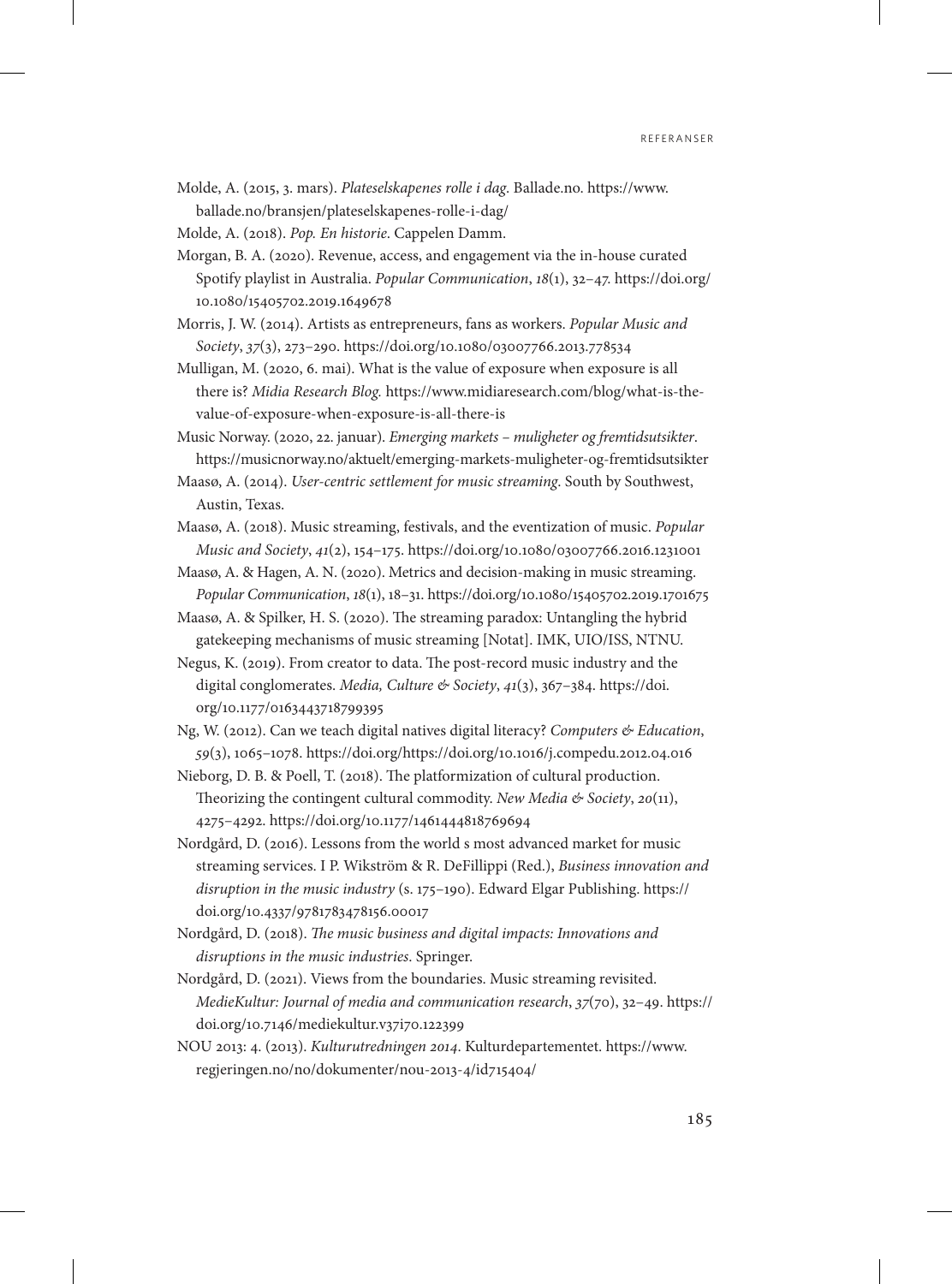- NOU 2021: 6. (2021). *Myndighetenes håndtering av koronapandemien*. Justis- og beredskapsdepartementet. https://www.regjeringen.no/no/dokumenter/nou-2021-6/id2844388/
- Nowak, R. l. & Whelan, A. (2016). *Networked music cultures. Contemporary approaches, emerging issues*. Palgrave Macmillan.
- Nye, J. S. (2005). On the rise and fall of American soft power. *New Perspectives Quarterly*, *22*(3), 75–77. https://doi.org/https://doi.org/10.1111/j.1540- 5842.2005.755\_1.x
- O'Dair, M. & Fry, A. (2020). Beyond the black box in music streaming. The impact of recommendation systems upon artists. *Popular Communication*, *18*(1), 65–77. https://doi.org/10.1080/15405702.2019.1627548
- OECD. (2020). *Culture shock: COVID-19 and the cultural and creative sectors*. https:// www.oecd.org/coronavirus/policy-responses/culture-shock-covid-19-and-thecultural-and-creative-sectors-08da9e0e/#section-d1e44
- Pedersen, R. R. (2014). *Music streaming in Denmark. An analysis of listening patterns and the consequences of a per user settlement model based on streaming data from WiMP* (Rapport). [https://forskning.ruc.dk/en/publications/music-streaming-in](https://forskning.ruc.dk/en/publications/music-streaming-indenmark-)[denmark-an-analysis-of-listening-patterns-and-](https://forskning.ruc.dk/en/publications/music-streaming-indenmark-)
- Prey, R. (2016). Musica analytica. The datafication of listening. I R. Nowak & A. Whelan (Red.), *Networked music cultures: Contemporary approaches, emerging issues* (s. 31–48). Palgrave Macmillan UK. https://doi.org/10.1057/978-1-137-58290-4\_3
- Prey, R. (2020). Locating power in platformization. Music streaming playlists and curatorial power. *Social Media + Society*, *6*(2), 2056305120933291. [https://doi.org/](https://doi.org/10.1177/2056305120933291) [10.1177/2056305120933291](https://doi.org/10.1177/2056305120933291)
- Rosen, S. (1981). The economics of superstars. *American Economic Review*, *71*(5), 845–858.
- Scott, M. (2012). Cultural entrepreneurs, cultural entrepreneurship. Music producers mobilising and converting Bourdieu's alternative capitals. *Poetics*, *40*(3), 237–255. https://doi.org/https://doi.org/10.1016/j.poetic.2012.03.002
- Seaver, N. (2017). Algorithms as culture. Some tactics for the ethnography of algorithmic systems. *Big Data & Society*, *4*(2), 2053951717738104. [https://doi.](https://doi.org/10.1177/2053951717738104) [org/10.1177/2053951717738104](https://doi.org/10.1177/2053951717738104)
- Seaver, N. (2019). Captivating algorithms. Recommender systems as traps. *Journal of Material Culture*, *24*(4), 421–436. https://doi.org/10.1177/1359183518820366
- Singh, S. (2016, 14. oktober). Begrenset hvor «norske» A-ha er. *Dagbladet. https:// www.dagbladet.no/kultur/begrenset-hvor-norske-a-ha-er/60660615*
- Snickars, P. (2017). More of the same on Spotify radio. *Culture Unbound: Journal of Current Cultural Research*, *9*, 184–211. https://doi.org/10.3384/cu.2000.1525.1792184
- Spilker, H. S. (2018). *Digital music distribution. The sociology of online music streams* (Bd. 227). Routledge.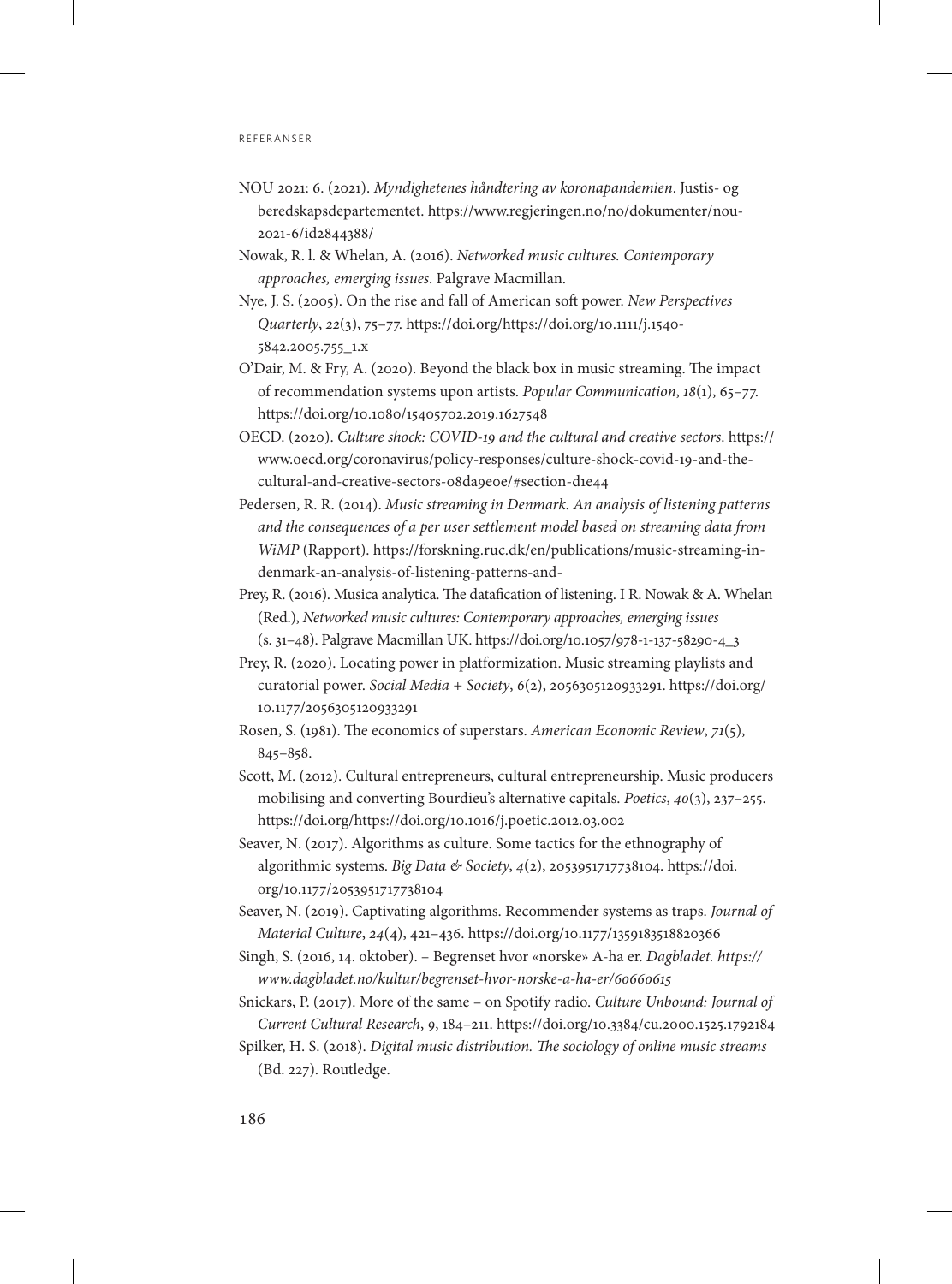Spilker, H. S., Kjus, Y. & Kiberg, H. (2021). *COVID2* [Under utgivelse].

- Statistisk sentralbyrå. (2021). *08819: Utenrikshandel med varer, etter varegruppe*  [Varegruppe 073: Sjokolade og andre næringsmidler som inneholder kakao, i.e.n.]. https://www.ssb.no/statbank/table/08819/
- St.meld. nr. 41 (1975–1976). *Kunstnerne og samfunnet*. Kirke- og undervisningsdepartementet.
- St.meld. nr. 48 (2002–2003). *Kulturpolitikk fram mot 2014*. Kultur- og kirkedepartementet. https://www.regjeringen.no/no/dokumenter/stmeldnr-48-2002-2003-/id432632/
- Stavrum, H. (2008). Kjønnede relasjoner innenfor rytmisk musikk hva vet vi og hva bør vi vite? I A. Lorentzen & A. Kvalbein (Red.), *Kjønn i utakt?* (s. 59–76). Fagbokforlaget.
- Straw, W. (2012). Music and material culture. I M. Clayton, T. Herbert & R. Middleton (Red.), *The cultural study of music. A critical introduction* (Kap. 20) (2. utg.). Routledge. https://doi.org/10.4324/9780203149454
- Sundet, V. S. & Colbjørnsen, T. (2021). Streaming across industries. Streaming logics and streaming lore across the music, film, television, and book industries. *MedieKultur: Journal of media and communication research*, *37*(70), 12–31. https:// doi.org/10.7146/mediekultur.v37i70.122425
- Syvertsen, T., Enli, G., Mjos, O. & Moe, H. (2014). *The media welfare state. Nordic media in the digital era*. University of Michigan Press. [https://doi.org/10.3998/](https://doi.org/10.3998/nmw.12367206.0001.001) [nmw.12367206.0001.001](https://doi.org/10.3998/nmw.12367206.0001.001)
- Tallerås, K., Colbjørnsen, T. & Øfsti, M. (2019). Relativ tilgjengelighet. *Norsk medietidsskrift*, *26*(1), 1–20. https://doi.org/10.18261/ISSN.0805-9535-2019-01-02
- Throsby, D. (1994). A work-preference model of artist behaviour. I A. Peacock & I. Rizzo (Red.), *Cultural economics and cultural policies* (s. 69–80). Springer. https://doi.org/10.1007/978-94-011-1140-9\_6
- TNS Gallup. (2015). *InterBuss Q2 2015. Norges største understøkelse om internettvaner* (TNS Gallup rapport).
- TONO. (2020). *Årsrapport 2019*. [https://www.tono.no/wp-content/uploads/2020/05/](https://www.tono.no/wp-content/uploads/2020/05/%C3%85rsberetning_2019_ORG3_NORSK.pdf) [%C3%85rsberetning\\_2019\\_ORG3\\_NORSK.pdf](https://www.tono.no/wp-content/uploads/2020/05/%C3%85rsberetning_2019_ORG3_NORSK.pdf)
- Towse, R. (2020). Dealing with digital. The economic organisation of streamed music. *Media, Culture & Society*, *42*(7–8), 1461–1478. [https://doi.org/10.1177/](https://doi.org/10.1177/0163443720919376) [0163443720919376](https://doi.org/10.1177/0163443720919376)
- Tschmuck, P. (2016). From record selling to cultural entrepreneurship. The music economy in the digital paradigm shift. I P. Wikström & R. DeFillippi (Red.), *Business innovation and disruption in the music industry* (s. 13–32). Edward Elgar Publishing. https://doi.org/10.4337/9781783478156.00017
- Tschmuck, P. (2017). *The economics of music*. Agenda Publishing. [https://doi.org/](https://doi.org/10.2307/j.ctv5cg90z) [10.2307/j.ctv5cg90z](https://doi.org/10.2307/j.ctv5cg90z)